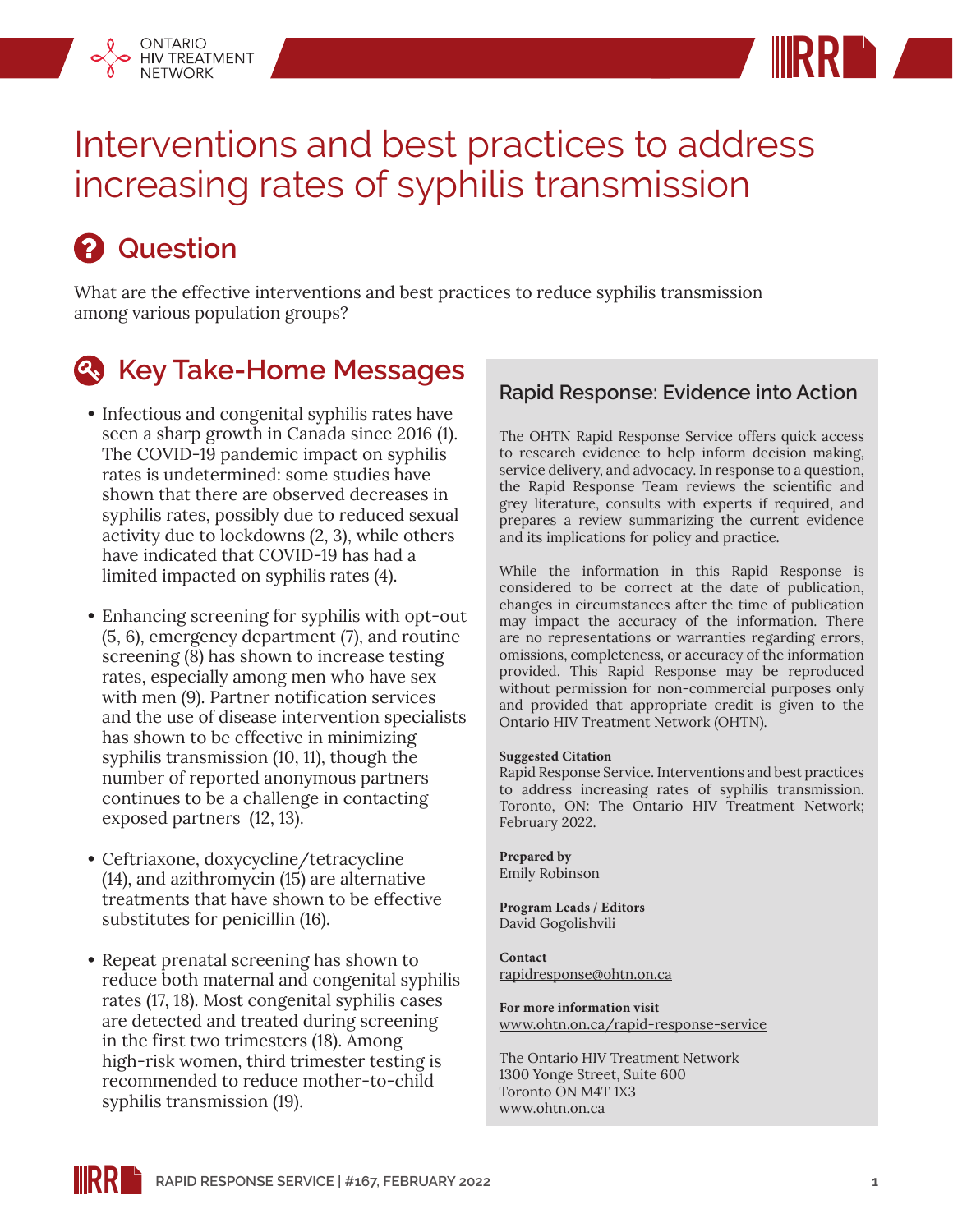## **4** The Issue and Why it's Important

Syphilis cases have been increasing since the early 2000s in many high-income countries (20–22). In recent years, countries, including Canada and the U.S., have seen a surge in syphilis infections (1, 23, 24). In Canada, infectious syphilis rates increased by 124% from 2016 to 2020 (1). In 2020, 9,126 infectious syphilis cases were reported nation-wide, representing 24 new cases per 100,000 individuals (1). In Ontario, 2,316 infectious syphilis cases were recorded in 2020, representing 15.7 new cases per 100,000 individuals, compared to the 1,444 cases in 2016, or 10.4 cases per 100,000 individuals (25). Similarly, in 2019, the U.S. Centers for Disease Control and Prevention (CDC) reported 129,813 cases of all stages of syphilis representing 39.7 cases per 100,000 individuals, compared to 74,709 cases in 2015, or 23.2 cases per 100,000 individuals (24).

Congenital syphilis, the transmission of syphilis to a baby during pregnancy or childbirth, has also become increasingly more prevalent in recent years (20). In Canada, from 2016 to 2020, congenital syphilis cases increased from 4 to 50, respectively, among women aged 15 to 39 (1). Cases in the U.S. jumped from 494 in 2015 to 1,870 in 2019, representing an increase from 12.4 new congenital syphilis cases per 100,000 live births to 48.5 new congenital syphilis cases per 100,000 live births, respectively (26).

Males account for a majority of syphilis cases (1, 22), with gay, bisexual, and other men who have sex with men disproportionately burdened (27, 28). Some studies conducted in the U.S. among men who have sex with men identified that racial minorities—including Black, Hispanic, and Asian and Pacific Islander men—are increasingly affected by syphilis (29–31). Similarly, in Canada, it has been recognized that while ethnic minorities comprise a fraction of men who have sex with men, these individuals are also impacted disproportionately by syphilis compared to White men who have sex with men (20, 32). The 32,402 men who have sex with men, together with men who have sex with men and women, made up 56.7% of cases of primary and secondary syphilis in males in the U.S. in 2019 (22). However, the proportion of infectious syphilis cases has also increased among women of reproductive age (15–49 years) (20); in Canada in 2020, the rate of congenital syphilis infections was 39.7 per 100,000 women aged 15–39, the highest rate in five years (1). In the U.S., primary and secondary syphilis in women increased by 178.6% between 2015 to 2019 (22). The observed increase in congenital syphilis cases has been attributed to the rise in syphilis cases among women in their reproductive years (20, 33).

The influence that the COVID-19 pandemic has had on syphilis rates is being investigated. One study conducted at the Melbourne Sexual Health Centre in Australia found no significant changes in the number of consultations for infectious syphilis cases, despite an overall reduction of sexually transmitted infection (STI) consultations during lockdown and post-lockdown compared to

### **References**

- 1. Public Health Agency of Canada. Infectious syphilis and congenital syphilis in Canada, 2020. 2021. Available from: [https://](https://www.canada.ca/en/public-health/services/publications/diseases-conditions/infectious-syphilis-congenital-syphilis-canada-2020.html) [www.canada.ca/en/public](https://www.canada.ca/en/public-health/services/publications/diseases-conditions/infectious-syphilis-congenital-syphilis-canada-2020.html)[health/services/publications/](https://www.canada.ca/en/public-health/services/publications/diseases-conditions/infectious-syphilis-congenital-syphilis-canada-2020.html) [diseases-conditions/infectious](https://www.canada.ca/en/public-health/services/publications/diseases-conditions/infectious-syphilis-congenital-syphilis-canada-2020.html)[syphilis-congenital-syphilis](https://www.canada.ca/en/public-health/services/publications/diseases-conditions/infectious-syphilis-congenital-syphilis-canada-2020.html)[canada-2020.html](https://www.canada.ca/en/public-health/services/publications/diseases-conditions/infectious-syphilis-congenital-syphilis-canada-2020.html) Accessed January 25, 2022.
- 2. Sentis A, Prats-Uribe A, Lopez-Corbeto E, Montoro-Fernandez M, Nomah DK, de Olalla PG, et al. The impact of the COVID-19 pandemic on sexually transmitted infections surveillance data: Incidence drop or artefact? BMC Public Health. 2021;21(1):1637.
- 3. Latini A, Magri F, Giuliani E, Giuliani M, Garelli V, Pontone M, et al. Continuing evidence that COVID-19 has influenced syphilis epidemiology in Rome. Sexually Transmitted Infections. 2022;98(1):72.
- 4. Stanford KA, Almirol E, Schneider J, Hazra A. Rising syphilis rates during the COVID-19 pandemic. Sexually Transmitted Diseases. 2021;48(6):e81–e3.
- 5. Burchell AN, Tan DHS, Grewal R, MacPherson PA, Walmsley S, Anita R, et al. Routinised syphilis screening among men living with HIV: A stepped wedge cluster randomised controlled trial. Clinical Infectious Diseases. 2021;27:27.
- 6. Stanford KA, Hazra A, Friedman E, Devlin S, Winkler N, Ridgway JP, et al. Opt-out, routine emergency department syphilis screening as a novel intervention in at-risk populations. Sexually Transmitted Diseases. 2021;48(5):347–52.

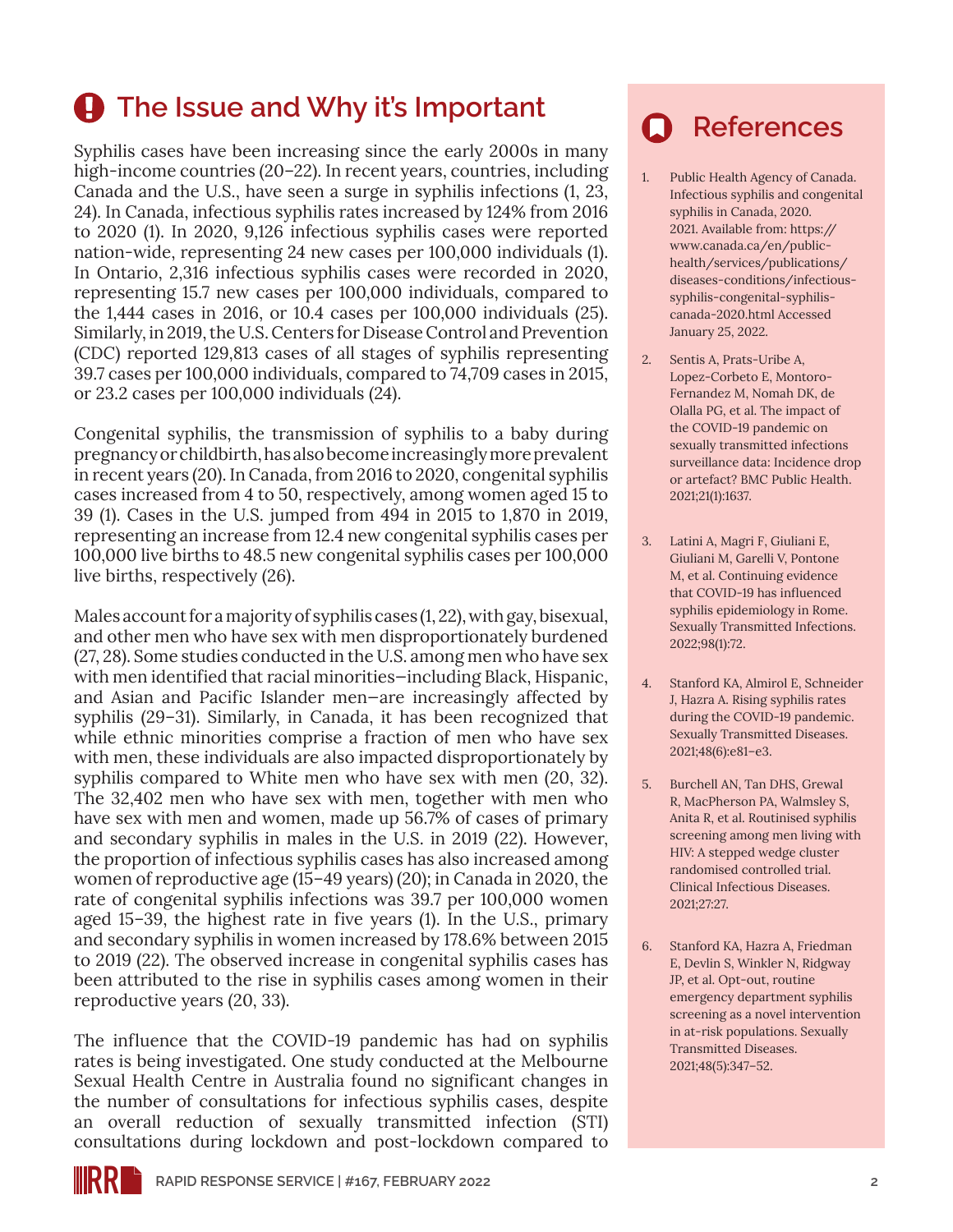pre-lockdown (34). In a 2021 study conducted in Catalonia, Spain, a reduction in STI cases was observed since the beginning of the COVID-19 pandemic, and the number of overall reported syphilis cases during this time decreased by 22% (2). At the STI/HIV Unit of the San Gallicano Dermatological Institute in Rome, Italy, there was an increase of syphilis diagnoses from January 1 to March 9 2020 (n=68), prior to the COVID-19 lockdown, compared to reported cases in the first 4 months of 2019 (n=25) (35); however, there was a decline in overall cases in 2020 (n=81) compared to the yearly average of reported cases in 2017 to 2019 (n=106) (3). Additionally, the U.S. Morbidity and Mortality Weekly Report (MMWR) identified a 0.9% reduction of syphilis diagnoses in the U.S. in 2020 compared to 2019 (36). Another U.S. study found that syphilis cases increased from 1.2% in the pre-pandemic period (June 2019 to March 2020) of all patients screened for syphilis through universal screening in a large, urban emergency department in Chicago to 1.9% in the observed pandemic period (April 2020 to June 2020); syphilis screening rates stayed relatively similar (4). Studies suggest that a reduction in high-risk sexual activities throughout the COVID-19 pandemic could partially explain decreases in syphilis cases (2, 3). Generally, there appears to be limited consensus on the impact that COVID-19 has had on syphilis rates.

The ongoing increase in syphilis rates highlights the need for interventions to address its spread (20, 37). This review explores interventions and best practices that have been tested to reduce syphilis transmission in various communities.

### **What We Found**

**Interventions related to infectious syphilis**

#### *Enhanced screening*

In Canada, it is recommended that anyone who has risk factors for syphilis should get tested, and that healthcare providers should adhere to public health guidelines and protocols during an outbreak (38). Risk factors for syphilis include: unprotected sexual activity (especially in men who have sex with men), sexual contact with an identified case of syphilis, sexual contact with an individual from a jurisdiction with an elevated prevalence of syphilis, previously tested positive for syphilis, HIV, or other sexually transmitted bloodborne infection, born to an individual who tested positive for syphilis during pregnancy, and being classified as a member of a vulnerable population (39). The CDC also recommends that sexually active men who have sex with men should screen for STIs at least once a year or every 3 to 6 months if they are at an increased risk of exposure to HIV (40, 41).

- 7. Lipps AA, Bazan JA, Lustberg ME, Sobhanie MM, Pollak B, Nandam K, et al. A collaborative intervention between emergency medicine and infectious diseases to increase syphilis and HIV screening in the emergency department. Sexually Transmitted Diseases. 2022;49(1):50–4.
- 8. Cantor A, Nelson HD, Daeges M, Pappas M. Screening for syphilis in nonpregnant adolescents and adults: Systematic review to update the 2004 U.S. Preventive Services Task Force recommendation. Agency for Healthcare Research and Quality. 2016:06.
- 9. Willekens R, Sanchez I, Miguel L, Esperalba J, Serra-Pladevall J, Martin M, et al. Screening for asymptomatic STIs in HIVinfected men who have sex with men. Sexually Transmitted Infections. 2021;97(2):170–1.
- 10. Tributino A, Montgomery MC, Bertrand T, Marak T, Almonte A, van den Berg J, et al. Partner notification outcomes after integration of an on-site disease intervention specialist at a sexually transmitted disease clinic. PLoS ONE. 2018;13(3):e0194041.
- 11. Centers for Disease Control and Prevention. Partner notification services. 2019. Available from: [https://www.cdc.gov/hiv/](https://www.cdc.gov/hiv/clinicians/screening/partner-notification-services.html) [clinicians/screening/partner](https://www.cdc.gov/hiv/clinicians/screening/partner-notification-services.html)[notification-services.html](https://www.cdc.gov/hiv/clinicians/screening/partner-notification-services.html) Accessed January 30, 2022.
- 12. Lukac CD, Consolacion T, Ryan V, Cumming E, Mercado J, Ford G, et al. Population-level outcomes of partner notification among gay, bisexual, and other men who report sex with men diagnosed with infectious syphilis in British Columbia, Canada. Sexually Transmitted Diseases. 2021;48(12):901–8.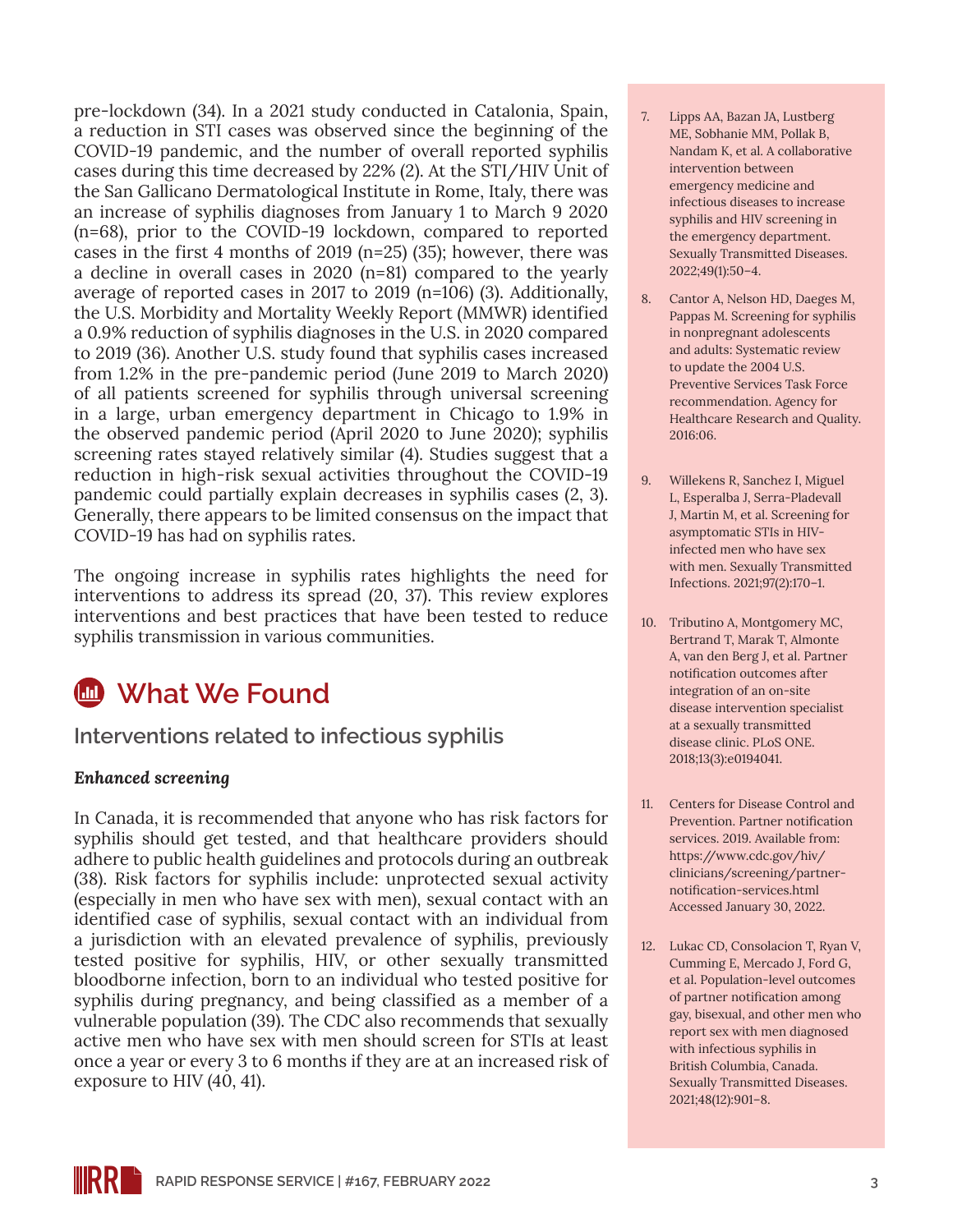#### *Enhanced screening: Opt-out screening*

A randomized controlled trial was conducted in Toronto and Ottawa, Ontario from February 2015 to July 2017 in four urban HIV clinics to assess an opt-out screening intervention for syphilis that was paired with HIV viral load testing for men living with HIV (5). Those who had risk factors for syphilis were used as the control (5). Among the 3,895 men followed for the duration of the study period, 217 cases of syphilis were detected: 81 in the control population, 136 in the study population (5). Of the study population, 63% (n=86) were diagnosed with early syphilis cases, compared to 75% (n=61) of the control patients that were diagnosed with early syphilis (5). A 25% increase in diagnoses of early syphilis was observed with the implementation of syphilis screening with HIV viral load testing; though this was statistically non-significant (adjusted odds ratio [time-aOR]=1.25, 95% CI 0.71–2.20) (5).

One retrospective study in a tertiary care hospital in Chicago using a universal, routine opt-out screening method identified 25,167 patients as eligible for syphilis screening; of these, 36% (n=9,198) were tested between June to December 2019 (6). Of those screened for syphilis, 1.1% (n=97) tested positive; of these, 33% (n=32) of cases were in women (6), higher than 14% reported nationally in the U.S. (6, 33). Additionally, 18.6% (n=18) of individuals with presumed active syphilis infection had reported STI-related complaints that would qualify them for syphilis screening (6). Asymptomatic and symptomatic prevalence of presumed active syphilis was similar: 1.0% and 1.4%, respectively (6).

Generally, it appears that opt-out testing yields increased rates of screening for syphilis (5, 6). Additional literature has shown that optout screening for HIV/STIs also has higher testing rates compared to opt-in testing (42).

#### *Enhanced screening: Emergency department screening*

A 2022 study in the U.S. explored barriers around syphilis and HIV testing in an emergency department using a multidisciplinary team comprised of emergency medicine and infectious disease providers from November 2018 to November 2019 (7). Interventions to overcome these barriers were implemented, including distribution of education materials to emergency care providers and collaborative efforts analyzing automated syphilis and HIV testing reports conducted in the emergency department to ensure proper follow up and linkage to care was obtained (7). Overall, screening increased after the interventions were implemented to 108 tests per month, compared to 4 tests per month before intervention implementation (7).

- 13. Cope AB, Bernstein K, Matthias J, Rahman M, Diesel J, Pugsley RA, et al. Unnamed partners from syphilis partner services interviews, 7 jurisdictions. Sexually Transmitted Diseases. 2020;47(12):811–8.
- 14. Liu HY, Han Y, Chen XS, Bai L, Guo SP, Li L, et al. Comparison of efficacy of treatments for early syphilis: A systematic review and network meta-analysis of randomized controlled trials and observational studies. PLoS ONE. 2017;12(6):e0180001.
- 15. Li Y, Jiang G. Azithromycin vs penicillin G benzathine for early syphilis: A meta-analysis of randomized controlled trials. Dermatologic Therapy. 2020;33(6):e14025.
- 16. World Health Organization. WHO Guidelines for the treatment of Treponema pallidum (syphilis). 2016. Available from: [https://www.](https://www.who.int/reproductivehealth/publications/rtis/syphilis-treatment-guidelines/en/) [who.int/reproductivehealth/](https://www.who.int/reproductivehealth/publications/rtis/syphilis-treatment-guidelines/en/) [publications/rtis/syphilis](https://www.who.int/reproductivehealth/publications/rtis/syphilis-treatment-guidelines/en/)[treatment-guidelines/en/](https://www.who.int/reproductivehealth/publications/rtis/syphilis-treatment-guidelines/en/) Accessed February 8, 2022.
- 17. Larios Venegas A, Melbourne HM, Castillo IA, Spell K, Duquette W, Villamizar K, et al. Enhancing the routine screening infrastructure to address a syphilis epidemic in Miami-Dade County. Sexually Transmitted Diseases. 2020;47(5S Suppl 1):S61–S5.
- 18. Matthias JM, Rahman MM, Newman DR, Peterman TA. Effectiveness of prenatal screening and treatment to prevent congenital syphilis, Louisiana and Florida, 2013–2014. Sexually Transmitted Diseases. 2017;44(8):498–502.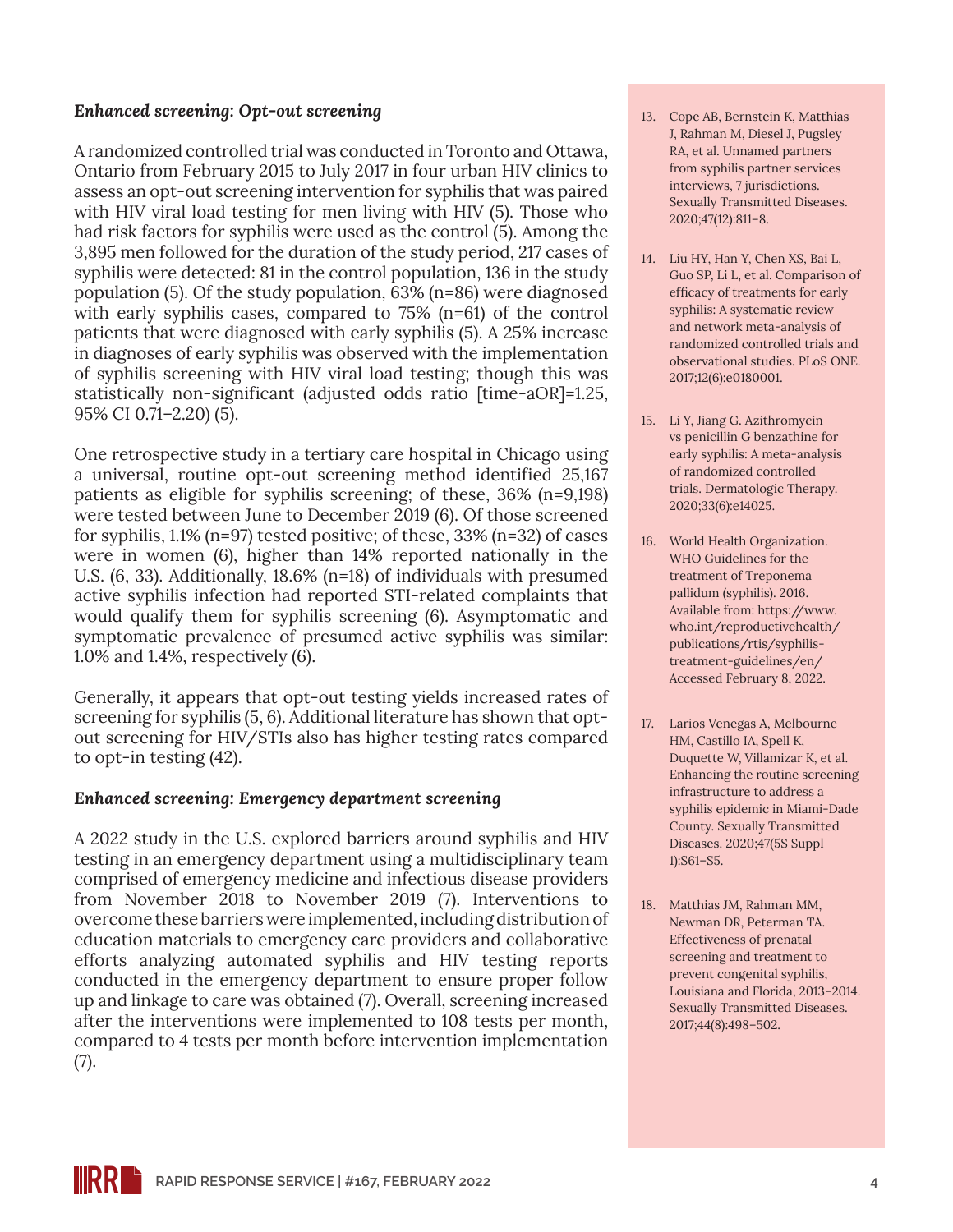#### *Enhanced screening: Routine screening and the use of mobile and computer-based alerts*

A 2016 systematic review (updated from 2004) was conducted to explore routine screening intervals for syphilis among asymptomatic adolescents and adults who were not pregnant (8). Four observational studies, all conducted in high-income settings outside of the U.S., were included (8). Authors concluded that the detection of syphilis improved when men who have sex with men, and/or men living with HIV, were screened every three months, rather than every six to 12 months (8). Details from these four studies—three of which took place in Australia at the Melbourne Sexual Health Clinic—are described below (8).

- **•** From January 2007 to June 2008, the Melbourne Sexual Health Centre in Australia implemented an intervention to determine if including syphilis serology alongside routine HIV monitoring serology increased the detection of early asymptomatic syphilis among men who have sex with men living with HIV (8, 43). After completing HIV and syphilis serology for 587 individuals, 8.1% (n=48) of participants were diagnosed with syphilis compared to 3.1% (n=14) of 444 screened before intervention implementation (8, 43). Of those who received a positive syphilis diagnosis, 85% (n=41) were asymptomatic post-intervention versus 21% (n=3) asymptomatic pre-intervention (8, 43).
- **•** At the Melbourne Sexual Health Clinic, 3,132 men who have sex with men were provided with the opportunity to receive automated email and/or text message reminders to get tested for syphilis every three, six, or 12 months (reminder group) between February 2009 and August 2010 (8, 44). The concurrent control group (n=1,382) attended the clinic after the reminder service was implemented (8, 44). The number of participants who agreed to receive the alerts was 997; 65.8% (n=656) chose three-month alerts, 30.2% (n=301) chose six-month alerts, and 4.0% (n=40) chose 12-month alerts (8, 44). Higher rates of early syphilis detection and early latent syphilis were found among participants who chose to receive 3-month reminders (3.2% and 1.7%, respectively) compared to the concurrent control population (1.5% and 0.4%, respectively) (8, 44).
- **•** A third study from the Melbourne Sexual Health Clinic assessed the impact of implementing an automated alert system to remind clinicians to test high risk men who have sex with men for syphilis (8, 45). Introduced in October of 2008, men who have sex with men were classified as higher risk when they reported more than ten sexual contacts within the last 12 months; this triggered an alert that read: "3 month syphilis testing is recommended for higher risk MSM" (8, 45). Twelve months after the implementation of
- 19. U. S. Preventive Services Task Force, Curry SJ, Krist AH, Owens DK, Barry MJ, Caughey AB, et al. Screening for syphilis infection in pregnant women: US Preventive Services Task Force reaffirmation recommendation statement. Journal of the American Medical Association. 2018;320(9):911–7.
- 20. Public Health Agency of Canada. Syphilis in Canada: Technical report on epidemiological trends, determinants and interventions. 2020. Available from: [https://www.canada.](https://www.canada.ca/en/services/health/publications/diseases-conditions/syphilis-epidemiological-report.html ) [ca/en/services/health/](https://www.canada.ca/en/services/health/publications/diseases-conditions/syphilis-epidemiological-report.html ) [publications/diseases](https://www.canada.ca/en/services/health/publications/diseases-conditions/syphilis-epidemiological-report.html )[conditions/syphilis](https://www.canada.ca/en/services/health/publications/diseases-conditions/syphilis-epidemiological-report.html )[epidemiological-report.html](https://www.canada.ca/en/services/health/publications/diseases-conditions/syphilis-epidemiological-report.html )  Accessed January 25, 2022.
- 21. Wu M, Seel M, Britton S, Dean JA, Lazarou M, Safa H, et al. Addressing the crisis of congenital syphilis: Key findings from an evaluation of the management of syphilis in pregnancy and the newborn in South-East Queensland. Australian & New Zealand Journal of Obstetrics & Gynaecology. 2021;31:31.
- 22. Centers for Disease Control and Prevention. National overview—Sexually transmitted disease surveillance, 2019. 2021. Available from: [https://www.](https://www.cdc.gov/std/statistics/2019/overview.htm) [cdc.gov/std/statistics/2019/](https://www.cdc.gov/std/statistics/2019/overview.htm) [overview.htm](https://www.cdc.gov/std/statistics/2019/overview.htm) Accessed January 26, 2022.
- 23. Choudhri Y, Miller J, Sandhu J, Leon A, Aho J. Infectious and congenital syphilis in Canada, 2010-2015. Canada Communicable Disease Report. 2018;44(2):43-8.

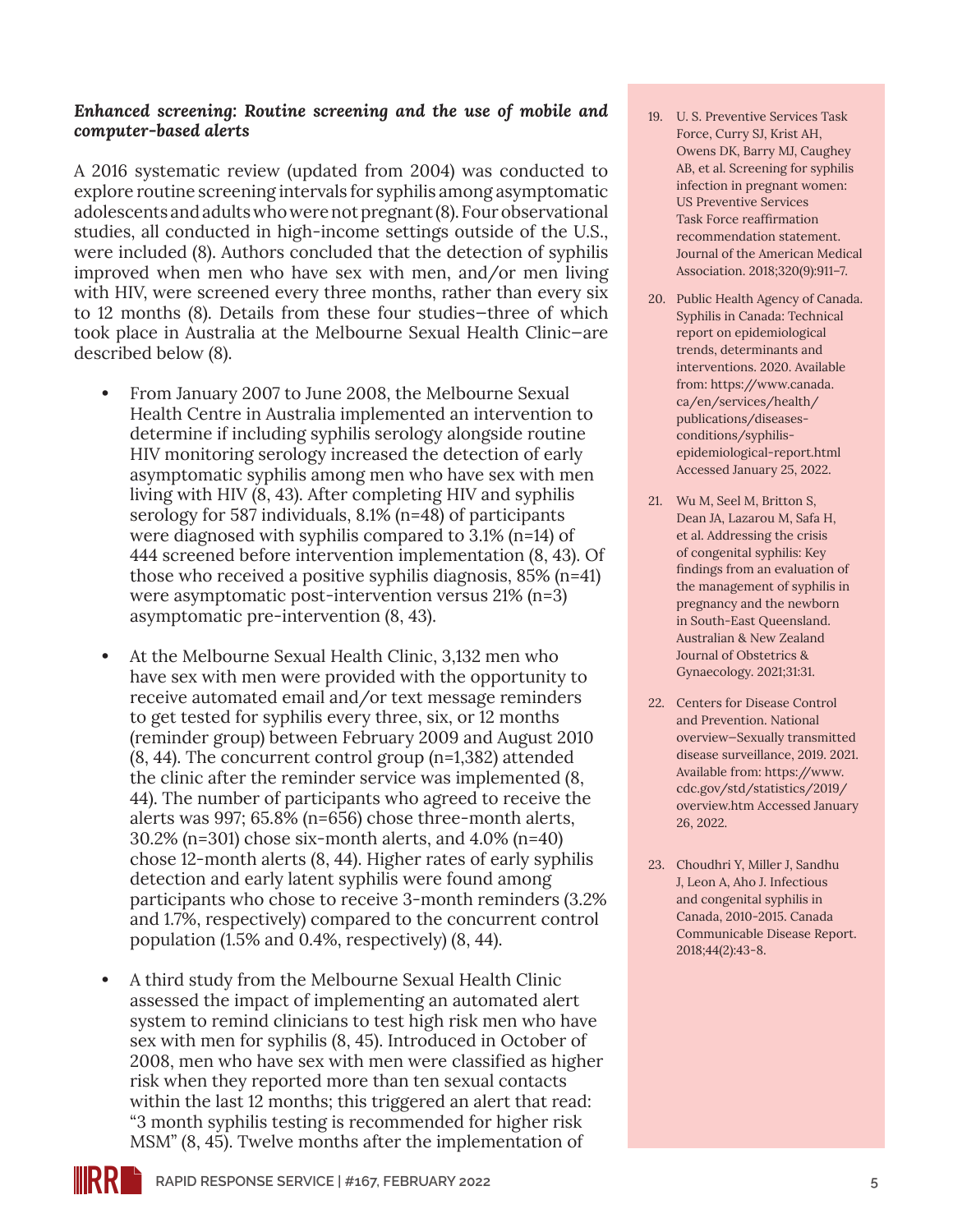the alert there were 8,036 consultations; 18% (n=1,445) of individuals were classified as higher risk, 30% (n=2,448) as lower risk, while the remainder of cases did not provide risk data (52%) (8, 45). The higher risk participants were compared to a historical control (i.e. a pre-intervention group) of 2,017 men who were also identified as higher risk (8, 45). Authors found that the proportion of higher risk asymptomatic men who tested positive for syphilis pre-intervention was 16%; this increased to 53% after the alert system was implemented, highlighting that increased syphilis screening rates resulted in more asymptomatic diagnoses among higher risk men who have sex with men (8, 45).

**•** A prospective cohort study at the Kobler Clinic in the Chelsea and Westminster Hospital, London, UK assessed if regular serological screening for syphilis, alongside routine follow-up HIV care, was an effective and necessary strategy to detect early asymptomatic syphilis (8, 46). From May 2002 to April 2003, 2,389 individuals had syphilis serology taken when a CD4 count was performed, for a total of 6,081 tests; this was compared with those who screened every six months or less in the prior year (8, 46). Overall, 7.3 cases per 1,000 person-years were detected with routine syphilis screening, compared to 2.8 cases per 1,000 person-years performed in the preceding year (8, 46). Authors concluded that routine screening (i.e. once every three months) is effective in detecting early asymptomatic syphilis in HIV outpatients compared to screening every six months or less (8, 46).

Other studies echo the findings from the aforementioned systematic review. Between October 2017 to August 2018, the Homestead Hospital in Miami, Florida, implemented an algorithm that automatically ordered a syphilis test for a broad category of symptoms or risk listed in the hospital's screening system, such a previous positive STI result or acute symptoms (17). From April– August 2019, the algorithm triggered 4,806 syphilis tests, of which 2.5% (n=122) were positive when tested on a syphilis *Treponema pallidum* enzyme immunoassay screen (17). Of these individuals, 59 tested positive for syphilis via reactive reflex confirmatory tests and required linkage to care (17).

The U.S. PrEP Demonstration Project examined data from 557 men who have sex with men and transgender women on pre-exposure prophylaxis (PrEP) attending STI clinics in San Francisco and Miami, and a community health centre located in Washington, D.C. to determine how many individuals with STIs would receive delayed treatment if screening was not conducted every three months (47, 48). After screening every three months, it was determined that if testing had instead been conducted twice a year, or when a patient was exhibiting STI-like symptoms, 20.4% (n=11) of 54 syphilis

- 24. Centers for Disease Control and Prevention. All stages of syphilis—Reported cases and rates of reported cases by state/territory and region in alphabetical order, United States, 2015-2019. 2021. Available from: [https://www.cdc.gov/](https://www.cdc.gov/std/statistics/2019/tables/24.htm) [std/statistics/2019/tables/24.](https://www.cdc.gov/std/statistics/2019/tables/24.htm) [htm](https://www.cdc.gov/std/statistics/2019/tables/24.htm) Accessed January 26, 2022.
- 25. Public Health Ontario. Syphilis, infectious rates and cases for all ages, by sex, in Ontario. 2021. Available from: [https://www.](https://www.publichealthontario.ca/data-and-analysis/commonly-used-products/reportable-disease-trends-annually#/54) [publichealthontario.ca/data](https://www.publichealthontario.ca/data-and-analysis/commonly-used-products/reportable-disease-trends-annually#/54)[and-analysis/commonly-used](https://www.publichealthontario.ca/data-and-analysis/commonly-used-products/reportable-disease-trends-annually#/54)[products/reportable-disease](https://www.publichealthontario.ca/data-and-analysis/commonly-used-products/reportable-disease-trends-annually#/54)[trends-annually#/54](https://www.publichealthontario.ca/data-and-analysis/commonly-used-products/reportable-disease-trends-annually#/54) Accessed January 25, 2022.
- 26. Centers for Disease Control and Prevention. Congenital syphilis—Reported cases and rates of reported cases by year of birth, by state/territory and region in alphabetical order, United States, 2015–2019. 2021. Available from: [https://www.](https://www.cdc.gov/std/statistics/2019/tables/41.htm) [cdc.gov/std/statistics/2019/](https://www.cdc.gov/std/statistics/2019/tables/41.htm) [tables/41.htm](https://www.cdc.gov/std/statistics/2019/tables/41.htm) Accessed January 26, 2022.
- 27. de Voux A, Kidd S, Grey JA, Rosenberg ES, Gift TL, Weinstock H, et al. Statespecific rates of primary and secondary syphilis among men who have sex with men— United States, 2015. Morbidity & Mortality Weekly Report. 2017;66(13):349.
- 28. Tsuboi M, Evans J, Davies EP, Rowley J, Korenromp EL, Clayton T, et al. Prevalence of syphilis among men who have sex with men: A global systematic review and metaanalysis from 2000–20. The Lancet Global Health. 2021;9(8):e1110–e8.

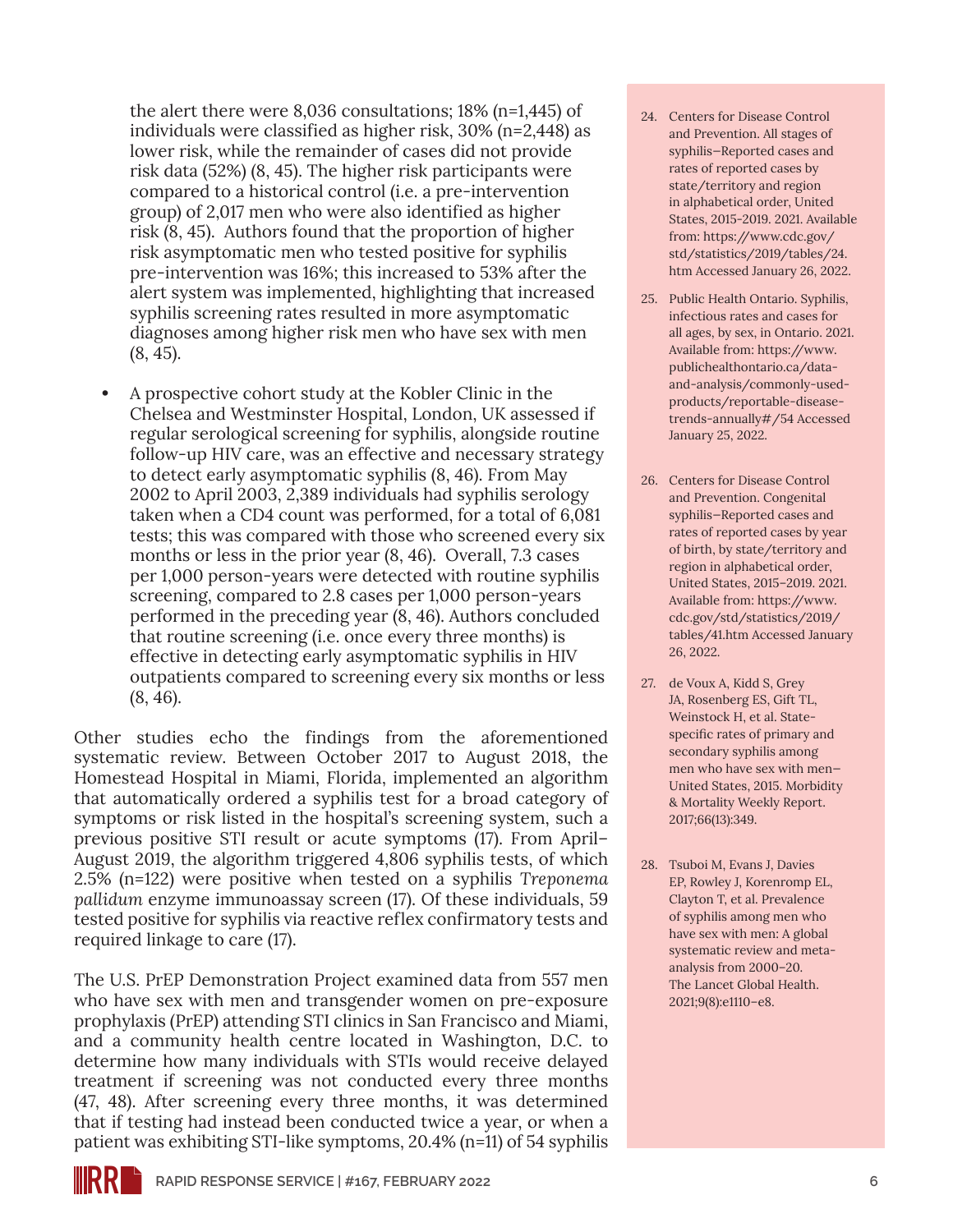diagnoses would have been delayed (47). One study at a hospital in Barcelona, Spain, tested men who have sex with men living with HIV for asymptomatic STIs from December 2014 to December 2017 (9). Of the 301 individuals included in the study, the most common STI was syphilis (n=30; 11%), further highlighting the importance of routine screening for men who have sex with men living with HIV (9).

#### *Partner notification services*

Some studies have identified that partner notification services can be an effective public health intervention to reduce STI transmission by notifying partners of a potential STI exposure and encouraging these individuals to get tested (10–12, 49). Partner notification typically involves disease intervention specialists locating, interviewing, and notifying individuals of a potential exposure to an HIV/STI case (50, 51) and then providing these individuals with information on how to obtain screening, counseling, and additional public health services (11). The Rhode Island STD Clinic implemented an on-site disease intervention specialist for partner notification of STIs from August 2014 to December 2015 to assess the on-site disease intervention specialist's delivery of partner notification services, evaluating their effectiveness through index patient interviews and based on the number of exposed partners that were notified, screened, and tested for STIs (10). At this clinic, 92% (n=80) of all patients initially diagnosed with gonorrhea, infectious syphilis, or co-infected with both (n=87) (i.e. index patients) were interviewed by the disease intervention specialist, compared to 76% (n=44) of all new diagnoses prior to the implementation of this service (n=58) (10). Overall, the integration of a disease intervention specialist in this clinic allowed for a greater proportion of all index patients with a newly identified gonorrhea or syphilis diagnosis to be contacted on the day of their diagnosis (10). Additionally, the specialist was successful in communicating with index patients to further enhance partner notification services; 64% (n=51) of all interviews conducted by the disease intervention specialist were completed in-person versus 11% (n=5) conducted in-person before the intervention (76%, n=44) (10). However, on-site disease intervention specialist integration had no significant impact on the number of partners that were notified, screened, and treated for gonorrhea or infectious syphilis (10). However, one U.S. study did find that chain-referral sampling, a technique that relies on participants who match the inclusion criteria to refer others who may also fit the criteria to be included in the study population (52), proved to be effective in enabling disease intervention specialists to support and provide public health resources to marginalized communities of men who have sex with men and transgender women that are disproportionately affected by syphilis (53). In this study, the recruitment of participants by disease intervention specialists assisted in the development of social and sexual networks to identify contacts that could benefit from the HIV/STI prevention and screening services, which allowed disease intervention specialists to provide marginalized contacts/

- 29. Su JR, Beltrami JF, Zaidi AA, Weinstock HS. Primary and secondary syphilis among black and Hispanic men who have sex with men: Case report data from 27 States. Annals of Internal Medicine. 2011;155(3):145–51.
- 30. Wiginton JM, Eaton LA, Kalinowski J, Watson RJ, Kalichman SC. Lifetime prevalence of syphilis infection among predominantly Black sexual and gender minorities living with HIV in Atlanta, Georgia: A cross-sectional analysis. Ethnicity & Health. 2021:1–11.
- 31. Abara WE, Hess KL, Neblett Fanfair R, Bernstein KT, Paz-Bailey G. Syphilis trends among men who have sex with men in the United States and Western Europe: A systematic review of trend studies published between 2004 and 2015. PLoS ONE. 2016;11(7):e0159309.
- 32. Ferlatte O, Salway T, Samji H, Dove N, Gesink D, Gilbert M, et al. An application of syndemic theory to identify drivers of the syphilis epidemic among gay, bisexual, and other men who have sex with men. Sexually Transmitted Diseases. 2018;45(3):163-8.
- 33. Centers for Disease Control and Prevention. Sexually transmitted disease surveillance 2018. 2019. Available from: [https://](https://www.cdc.gov/std/stats18/STDSurveillance2018-full-report.pdf) [www.cdc.gov/std/stats18/](https://www.cdc.gov/std/stats18/STDSurveillance2018-full-report.pdf) [STDSurveillance2018-full-report.](https://www.cdc.gov/std/stats18/STDSurveillance2018-full-report.pdf) [pdf](https://www.cdc.gov/std/stats18/STDSurveillance2018-full-report.pdf) Accessed February 11, 2022.
- 34. Chow EPF, Hocking JS, Ong JJ, Phillips TR, Fairley CK. Sexually transmitted infection diagnoses and access to a sexual health service before and after the national lockdown for COVID-19 in Melbourne, Australia. Open Forum Infectious Diseases. 2021;8(1):ofaa536.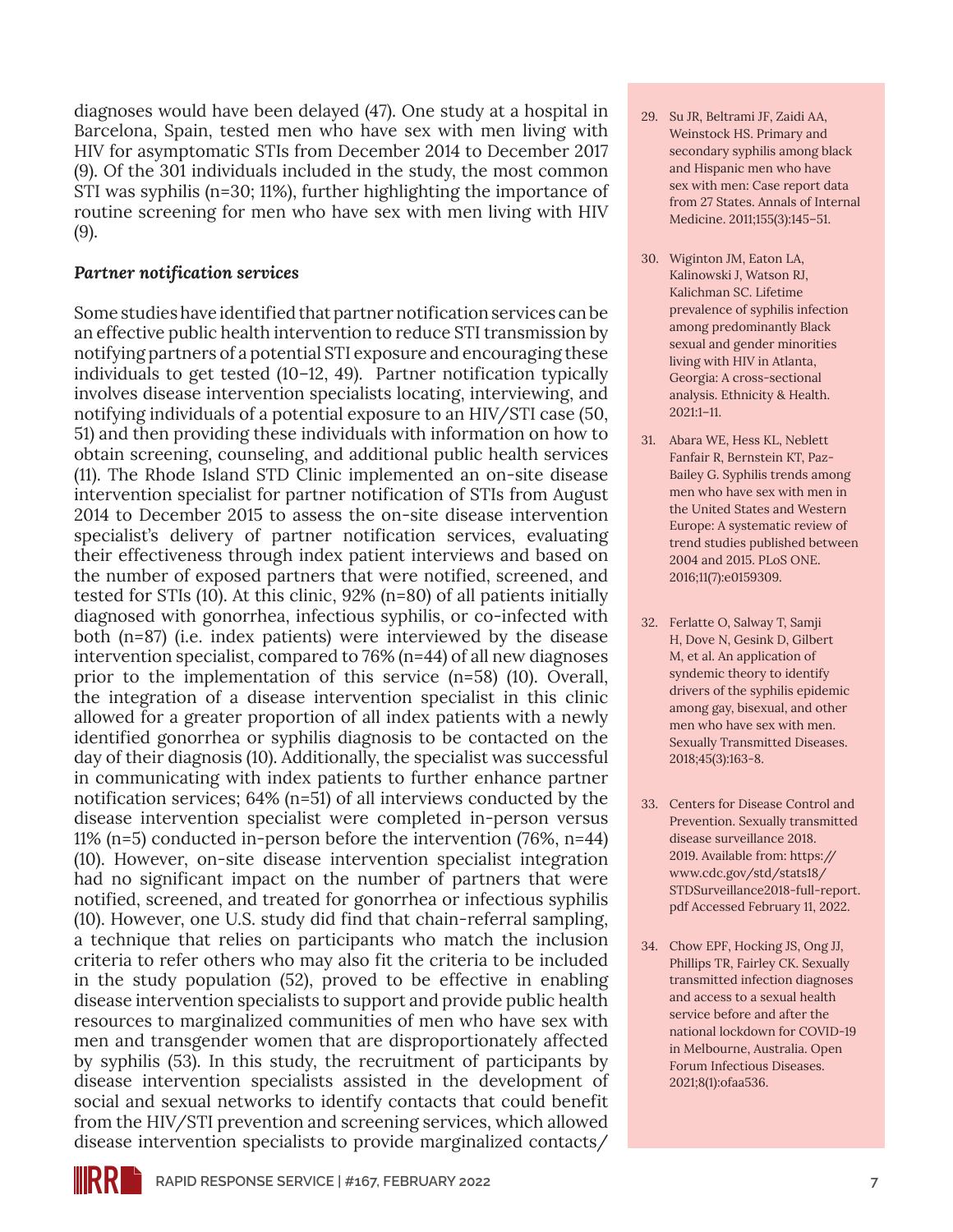populations with medical and social support (53). The previous study examining the implementation of an on-site disease intervention specialist did not observe a similar outreach, and instead observed no significant differences in the number of exposed partners notified and treated for STIs (10).

One study explored partner notification engagement and outcomes among men who have sex with men diagnosed with syphilis in 2016 in British Columbia (12). In 2016, there were 759 diagnoses of syphilis, 648 (89.9%) were among men who have sex with men. Of these, 87.7% (n=568) discussed partner notification services with public health nurses, and 49.9% of those individuals (n=281) named a minimum of one notifiable partner; 34.5% (n=196) of study participants provided a minimum of one anonymous partner (12). Overall, 2,165 anonymous and 1,094 notifiable partners were identified, and 1,076 of all notifiable partners resided in British Columbia (12). During the study period, 75% (n=804) of all notifiable partners living in British Columbia were contacted, 89.1% (n=716) of the contacted partners were tested and/or treated, and of those, 13.5% (n=97) were diagnosed with syphilis (12). Overall, 90% of patient-notified partners were notified compared to 70% of partners notified by public health nurses (12).

Conversely, a 2020 study assessing syphilis diagnoses from 2015 to 2017 in seven states across the U.S. (Florida, Louisiana, Michigan, New York City, North Carolina, San Francisco, and Virginia) identified 29,719 syphilis patients and found that 75% (n=63,371) of 84,224 partners were unnamed, therefore unable to be contacted through partner notification services (13). Since 11,138 individuals with syphilis were not interviewed, it was predicted that an estimated 54,521 partners were unreported (13). Men who have sex with men had the highest number of anonymous partners; 75% had a minimum of one (13); 73% of women that were interviewed provided a name for a partner, which is a higher percentage compared with men who have sex with men (48%) and men who have sex with women (58%) (13).

The number of anonymous partners has been, and continues to be, a challenge for partner notification services (12, 54, 55). In the 2021 study conducted in British Columbia analyzing syphilis diagnoses in men who have sex with men, despite a high number of partners that were notified, 34.5% patients reported a minimum of one anonymous partner, and the total number of anonymous partners (n=2,165) was almost double the number of notifiable partners (n=1,094) (12). Similarly, a 2012 study from the Netherlands reported that 105 men who have sex with men with HIV/STIs, including infectious syphilis, identified 612 partners, of which 64% (n=391) were unable to be identified (55). Partner notification services become more ineffective at interrupting and reducing transmission when patients are not interviewed, are interviewed and do not report sexual partners, and when patients are interviewed and they only report anonymous partners (13).

- 35. Latini A, Magri F, Donà MG, Giuliani M, Cristaudo A, Zaccarelli M. Is COVID-19 affecting the epidemiology of STIs? The experience of syphilis in Rome. Sexually Transmitted Infections. 2021;97(1):78.
- 36. Pagaoa M, Grey J, Torrone E, Kreisel K, Stenger M, Weinstock H. Trends in nationally notifiable sexually transmitted disease case reports during the US COVID-19 pandemic, January to December 2020. Sexually Transmitted Diseases. 2021;48(10):798–804.
- 37. Lopez de Munain J. Epidemiology and current control of sexually transmitted infections. The role of STI clinics. Enfermedades Infecciosas Y Microbiologia Clinica. 2019;37(1):45–9.
- 38. Public Health Agency of Canada. Syphilis guide: Screening and diagnostic testing. 2021. Available from: [https://www.canada.ca/](https://www.canada.ca/en/public-health/services/infectious-diseases/sexual-health-sexually-transmitted-infections/canadian-guidelines/syphilis/screening-diagnostic-testing.html#a1) [en/public-health/services/](https://www.canada.ca/en/public-health/services/infectious-diseases/sexual-health-sexually-transmitted-infections/canadian-guidelines/syphilis/screening-diagnostic-testing.html#a1) [infectious-diseases/sexual](https://www.canada.ca/en/public-health/services/infectious-diseases/sexual-health-sexually-transmitted-infections/canadian-guidelines/syphilis/screening-diagnostic-testing.html#a1)[health-sexually-transmitted](https://www.canada.ca/en/public-health/services/infectious-diseases/sexual-health-sexually-transmitted-infections/canadian-guidelines/syphilis/screening-diagnostic-testing.html#a1)[infections/canadian-guidelines/](https://www.canada.ca/en/public-health/services/infectious-diseases/sexual-health-sexually-transmitted-infections/canadian-guidelines/syphilis/screening-diagnostic-testing.html#a1) [syphilis/screening-diagnostic](https://www.canada.ca/en/public-health/services/infectious-diseases/sexual-health-sexually-transmitted-infections/canadian-guidelines/syphilis/screening-diagnostic-testing.html#a1)[testing.html#a1](https://www.canada.ca/en/public-health/services/infectious-diseases/sexual-health-sexually-transmitted-infections/canadian-guidelines/syphilis/screening-diagnostic-testing.html#a1) Accessed January 30, 2022.
- 39. Public Health Agency of Canada. Syphilis guide: Risk factors and clinical manifestation. 2021. Available from: [https://www.](https://www.canada.ca/en/public-health/services/infectious-diseases/sexual-health-sexually-transmitted-infections/canadian-guidelines/syphilis/risk-factors-clinical-manifestation.html) [canada.ca/en/public-health/](https://www.canada.ca/en/public-health/services/infectious-diseases/sexual-health-sexually-transmitted-infections/canadian-guidelines/syphilis/risk-factors-clinical-manifestation.html) [services/infectious-diseases/](https://www.canada.ca/en/public-health/services/infectious-diseases/sexual-health-sexually-transmitted-infections/canadian-guidelines/syphilis/risk-factors-clinical-manifestation.html) [sexual-health-sexually](https://www.canada.ca/en/public-health/services/infectious-diseases/sexual-health-sexually-transmitted-infections/canadian-guidelines/syphilis/risk-factors-clinical-manifestation.html)[transmitted-infections/](https://www.canada.ca/en/public-health/services/infectious-diseases/sexual-health-sexually-transmitted-infections/canadian-guidelines/syphilis/risk-factors-clinical-manifestation.html) [canadian-guidelines/](https://www.canada.ca/en/public-health/services/infectious-diseases/sexual-health-sexually-transmitted-infections/canadian-guidelines/syphilis/risk-factors-clinical-manifestation.html) [syphilis/risk-factors-clinical](https://www.canada.ca/en/public-health/services/infectious-diseases/sexual-health-sexually-transmitted-infections/canadian-guidelines/syphilis/risk-factors-clinical-manifestation.html)[manifestation.html](https://www.canada.ca/en/public-health/services/infectious-diseases/sexual-health-sexually-transmitted-infections/canadian-guidelines/syphilis/risk-factors-clinical-manifestation.html) Accessed January 30, 2022.
- 40. Centers for Disease Control and Prevention. Screening recommendations and considerations referenced in treatment guidelines and original sources. 2021. Available from: [https://www.cdc.gov/std/](https://www.cdc.gov/std/treatment-guidelines/screening-recommendations.htm) [treatment-guidelines/screening](https://www.cdc.gov/std/treatment-guidelines/screening-recommendations.htm)[recommendations.htm](https://www.cdc.gov/std/treatment-guidelines/screening-recommendations.htm) Accessed January 31, 2022.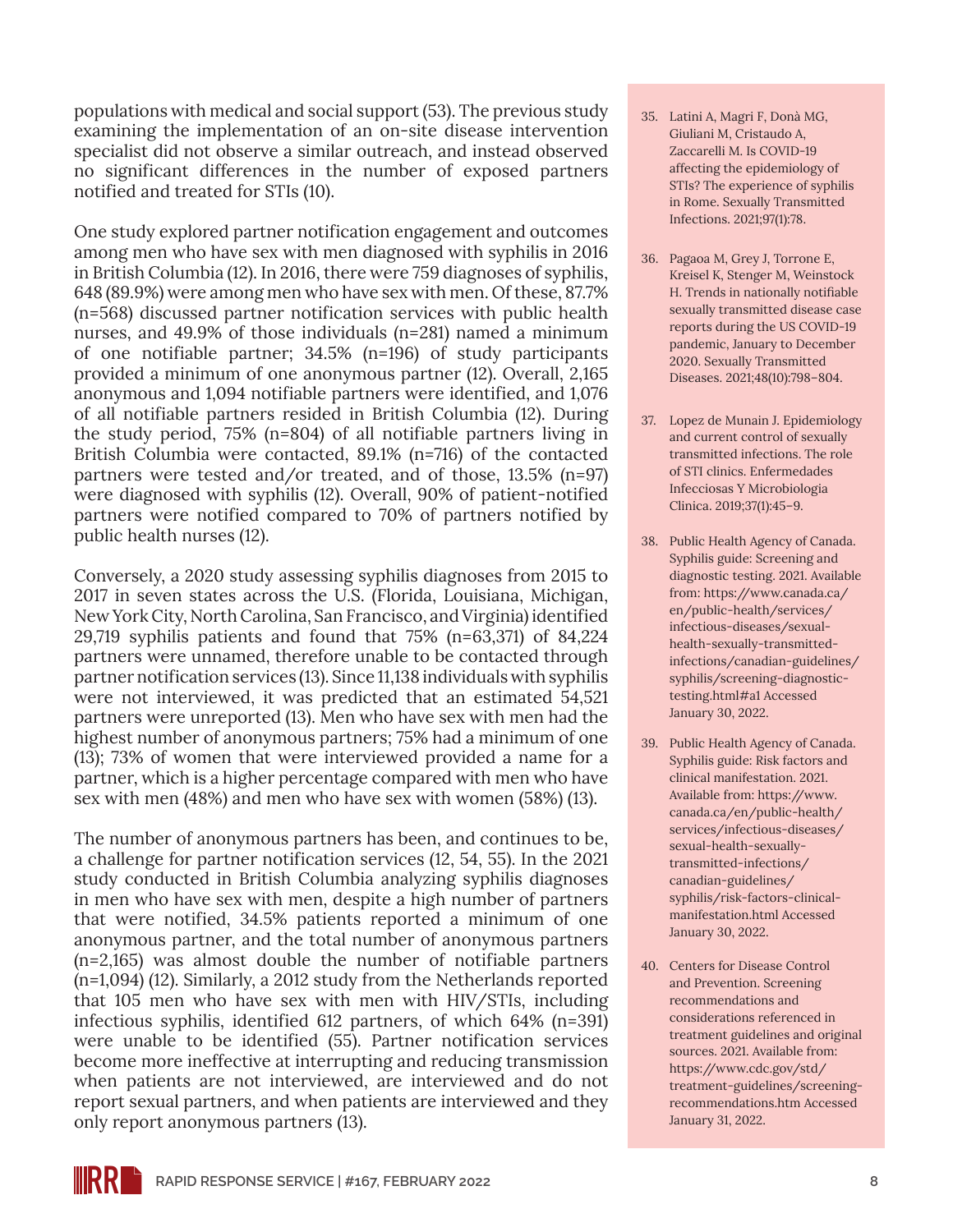#### *Treatment*

Parenteral penicillin G benzathine is effective in treating syphilis (15, 16, 41, 56), but populations that have penicillin allergies or limited access to health resources require alternative treatment (15, 41, 57). The World Health Organization (WHO) highlighted that doxycycline is a recommended alternative treatment to penicillin, and that azithromycin may be an effective candidate for treating early syphilis (16).

A 2017 systematic review and meta-analysis explored the efficacy of doxycycline/tetracycline and ceftriaxone on early syphilis compared to penicillin (14). It was determined that, while statistically nonsignificant, the efficacy of penicillin was higher than doxycycline/ tetracycline and ceftriaxone six months after treatment (14). All nine studies included in the meta-analysis found that all treatments produced similar response rates after 12 months (14). Seven studies in the meta-analysis reported that penicillin had a failure rate that was lower than doxycycline/tetracycline 12 months after treatment and it was statistically significant (14). However, there was no statistically significant difference between the failure rate for penicillin and ceftriaxone (14). The systematic review and meta-analysis proposed that ceftriaxone could be an effective alternative to penicillin for the treatment of early syphilis, though randomized controlled trials are required to confirm this treatment method (14).

A meta-analysis of randomized controlled trials comparing the response rates of azithromycin and penicillin treatments after three, six, and 12 months found no significant differences in treating primary, secondary, and early latent syphilis, highlighting that azithromycin may be an alternative treatment to penicillin (15).

#### *Outreach and education*

Outreach clinics set up by the John Hunter Clinic for Sexual Health, Chelsea and Westminster Hospital, London, UK, at two adult lifestyle events (>10,000 attendees per event) in 2013 and 2015 promoted sexual health awareness and offered asymptomatic STI testing and advice to eventgoers (58). Of the 381 individuals that received STI testing, 0.8% (n=3) were positive for syphilis (58). Overall, the authors concluded these outreach clinics were helpful in providing sexual health awareness, advice, and testing services (58).

A 2019 study examined the implementation of an educational intervention for urgent care providers on appropriate syphilis screening for men who have sex with men at the New York Presbyterian Hospital in New York City from November to December 2015 (59). A survey that highlighted STI screening barriers was given to patients with the intention to provide urgent care medical and nursing providers with information regarding men who have sex with men sexual behaviours/activities (59). Urgent care staff reviewed screening barriers, discussed gaps and areas where STI

- 41. Workowski KA, Bachmann LH, Chan PA, Johnston CM, Muzny CA, Park I, et al. Sexually transmitted infections treatment guidelines, 2021. Morbidity & Mortality Weekly Report Recommendations & Reports. 2021;70(4):1–187.
- 42. Montoy JCC, Dow WH, Kaplan BC. Patient choice in opt-in, active choice, and opt-out HIV screening: Randomized clinical trial. British Medical Journal. 2016;352.
- 43. Bissessor M, Fairley CK, Leslie D, Howley K, Chen MY. Frequent screening for syphilis as part of HIV monitoring increases the detection of early asymptomatic syphilis among HIV-positive homosexual men. Journal of Acquired Immune Deficiency Syndromes. 2010;55(2):211–6.
- 44. Zou H, Fairley CK, Guy R, Bilardi J, Bradshaw CS, Garland SM, et al. Automated, computer generated reminders and increased detection of gonorrhoea, chlamydia and syphilis in men who have sex with men. PloS One. 2013;8(4):e61972.
- 45. Bissessor M, Fairley CK, Leslie D, Chen MY. Use of a computer alert increases detection of early, asymptomatic syphilis among higher-risk men who have sex with men. Clinical Infectious Diseases. 2011;53(1):57–8.
- 46. Cohen C, Winston A, Asboe D, Boag F, Mandalia S, Azadian B, et al. Increasing detection of asymptomatic syphilis in HIV patients. Sexually Transmitted Infections. 2005;81(3):217–9.
- 47. Tang EC, Vittinghoff E, Philip SS, Doblecki-Lewis S, Bacon O, Chege W, et al. Quarterly screening optimizes detection of sexually transmitted infections when prescribing HIV preexposure prophylaxis. AIDS. 2020;34(8):1181–6.

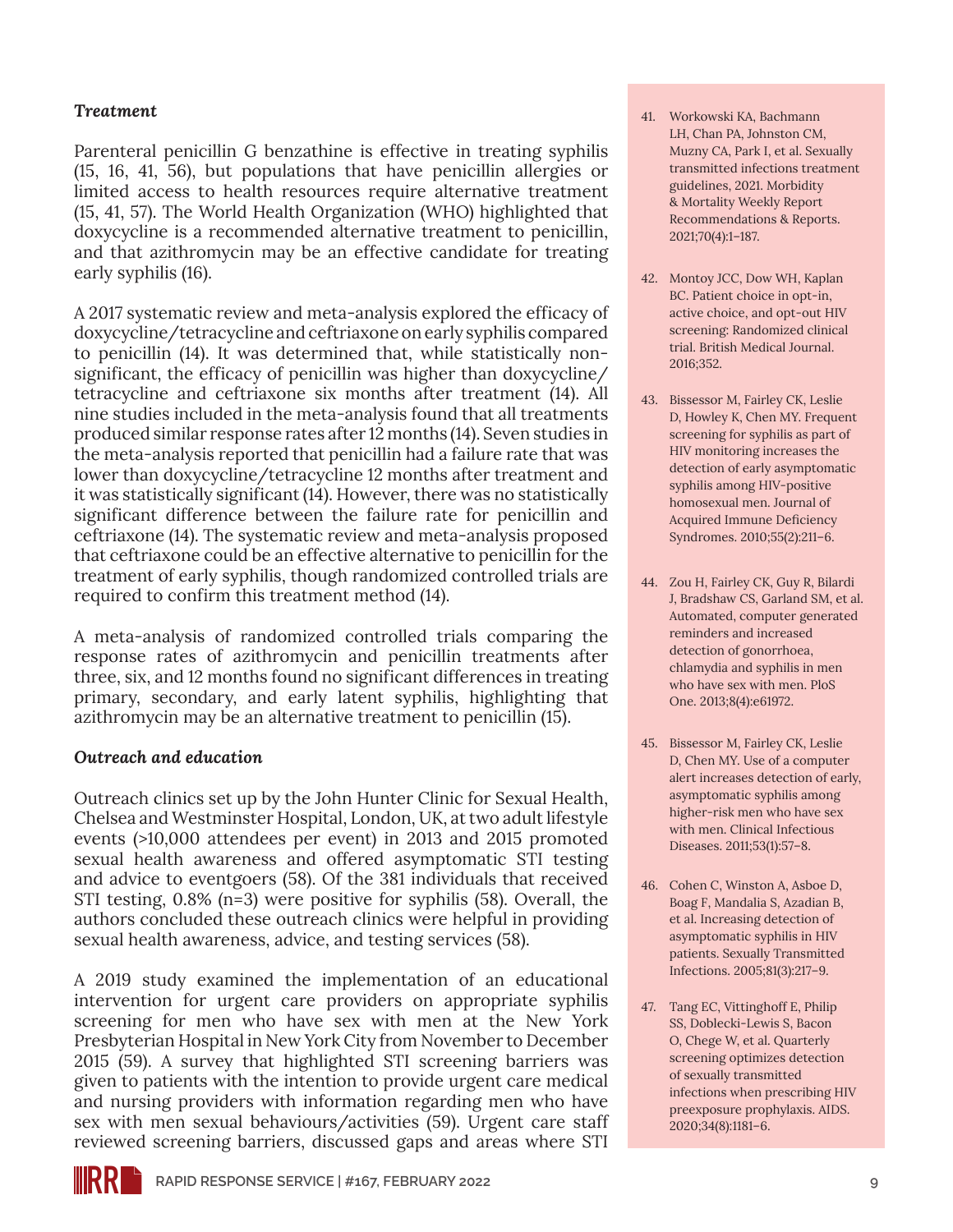testing could improve, and were provided with updates on the study and educational materials on syphilis after 12 weeks (59). Data from the surveys assisted urgent care providers in understanding when to order a syphilis test for the patient (59). Overall, 72 men who have sex with men took the survey, and 63.9% (n=46) communicated that they wanted to be screened for syphilis (59). Out of 51% (n=37) of men who have sex with men were tested for syphilis, 13.5% (n=5) tested receiving a positive diagnosis (59).

A scoping review on Web 2.0 tools to prevent STI transmission found that Facebook, Twitter, Instagram, and YouTube were able to connect youth/young adults with resources for STI prevention (60). Web 2.0 is the second generation of web development that allows users to communicate expansive amounts of knowledge with each other online at high speeds, and tools that used this new web development were assessed in this scoping review (60). Of the six articles identified by this scoping review, only two addressed syphilis specifically (61, 62). One study was a youth-driven, social media-based campaign focused on improving knowledge about and increasing screening for HIV/STI among 13–17 years old in Philadelphia (61), and the second, creation of a Facebook page was used to raise awareness of infectious syphilis, promote the significance of screening, and highlight where individuals can get tested in Christchurch, New Zealand (62). The authors communicated that Web 2.0 tools have had a positive impact on the promotion of STI prevention strategies that can aid in attracting and linking youth to sexual health-related campaigns (60). Combined with other interventions, these Web 2.0 tools have the potential to become essential for public health (60).

### **Interventions related to congenital syphilis**

#### *Prenatal screening*

Congenital syphilis cases in Louisiana and Florida were examined from January 2013 to December 2014 to identify the number of syphilis cases in pregnant women that were linked to congenital syphilis cases (18). Among the 3,497 syphilis cases detected in women, pregnancy status was reported for 75% (n=2,621) of those infections (18). Of these, 710 syphilis cases were found during pregnancy, 22% (n=155) of which were linked to congenital syphilis infections (18). Seventy-two percent of syphilis cases among pregnant women that resulted in congenital syphilis infections were detected in Black non-Hispanic women, while White non-Hispanic and Hispanic women accounted for 17% and 8% of congenital syphilis cases, respectively (18). In the first two trimesters, screening was conducted for 83% (n=589) of the 710 syphilis cases among pregnant women, while screening in the third trimester was completed for 123 women who either received a negative diagnosis in the first two trimesters (33%, n=41) or did not undergo syphilis testing in the first two trimesters at all (67%, n=82) (18). Almost 50% of congenital syphilis cases were due to a lack of prenatal screening for syphilis or a lack of screening early

- 48. Cohen SE, Vittinghoff E, Bacon O, Doblecki-Lewis S, Postle BS, Feaster DJ, et al. High interest in pre-exposure prophylaxis among men who have sex with men at risk for HIV-infection: Baseline data from the US PrEP demonstration project. Journal of Acquired Immune Deficiency Syndromes. 2015;68(4):439.
- 49. Magaziner S, Montgomery MC, Bertrand T, Daltry D, Jenkins H, Kendall B, et al. Public health opportunities and challenges in the provision of partner notification services: The New England experience. BMC Health Services Research. 2018;18(1):75.
- 50. Davis C, Wright SS, Babcock M, Kingdon E, Broussard D, Oyervides O, et al. Lessons learned from a Centers for Disease Control and Prevention virtual partner services technical assistance pilot project to respond to a local syphilis outbreak. Sexually Transmitted Diseases. 2022;49(2):166–8.
- 51. Klausner JD, Wolf W, Fischer-Ponce L, Zolt I, Katz MH. Tracing a syphilis outbreak through cyberspace. Journal of the American Medical Association. 2000;284(4):447–9.
- 52. Penrod J, Preston DB, Cain RE, Starks MT. A discussion of chain referral as a method of sampling hard-to-reach populations. Journal of Transcultural Nursing. 2003;14(2):100–7.
- 53. Hurt CB, Morrison AS, Guy J, Mobley VL, Dennis AM, Barrington C, et al. Beyond disease intervention: Exploring an expanded role for partner services in the MATRix-NC demonstration project. Sexually Transmitted Diseases. 2022;49(2):93–8.

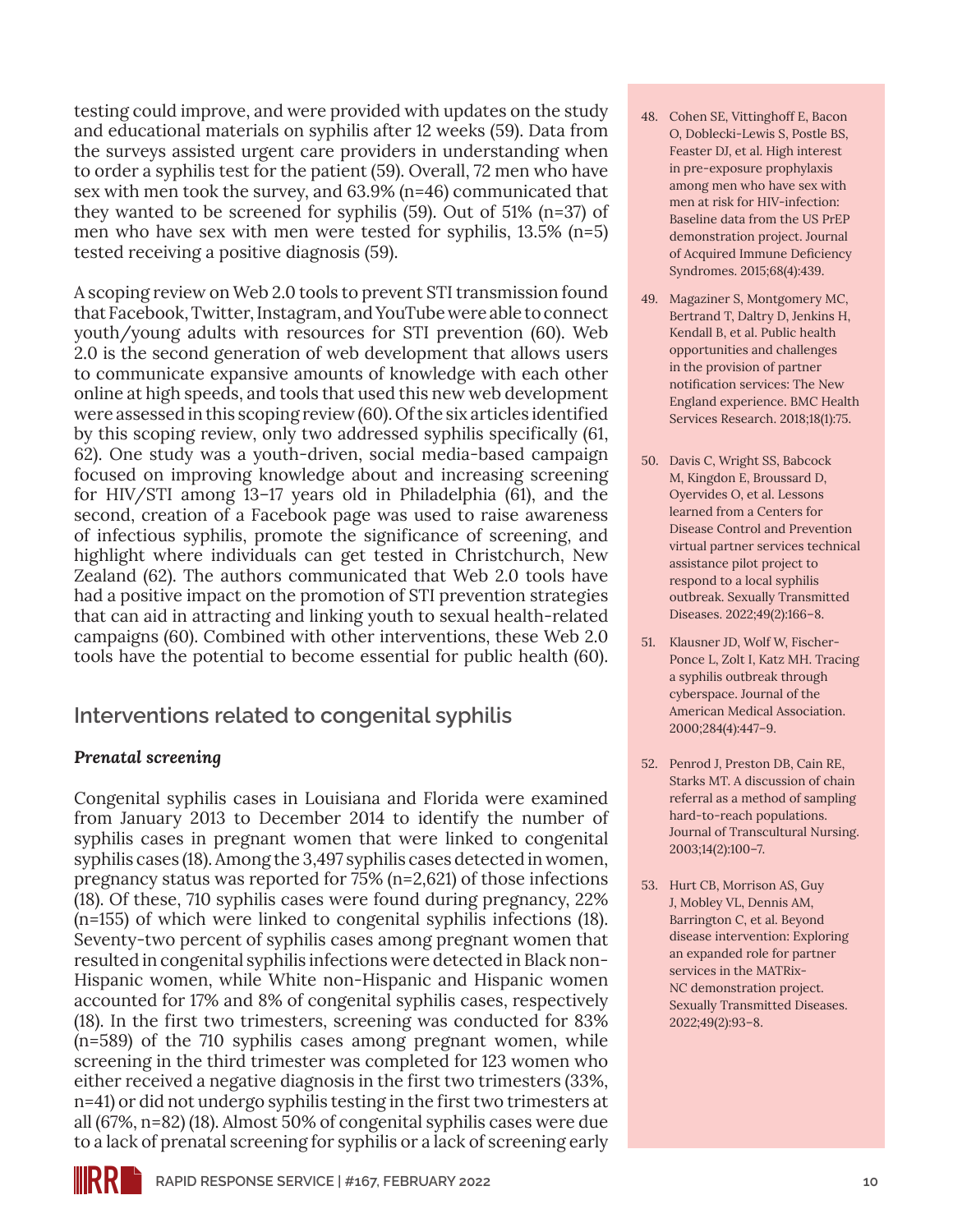in the third trimester after receiving negative syphilis diagnoses in the first two trimesters (18). Of maternal syphilis cases, 82% (n=579) received treatment at least once throughout their pregnancy, 96% (n=555) of which did not result in congenital syphilis (18). Authors concluded that testing for syphilis among pregnant women in the first two trimesters and treating positive diagnoses prevented congenital syphilis (18). Additionally, syphilis screening in the third trimester was less effective, although it may be beneficial in areas with high rates of maternal syphilis (18).

Missing pregnancy status may impact the reporting of congenital syphilis cases (18, 63). From October 2017 to June 2018, the Florida Department of Health created an email alert to determine the unknown pregnancy status of women with syphilis (63). Overall, 83% (n=63) of the 76 women diagnosed with syphilis with an unknown pregnancy status were contacted via the email notification system, three of whom were pregnant (63). Of the three pregnant women, only one had a positive syphilis diagnosis that was treated and was not passed on to her baby (63). The email notification tool assisted filling in information regarding missing pregnancy status among women diagnosed with syphilis (63).

As previously discussed in earlier sections, the Homestead Hospital in Miami, Florida developed an algorithm to order a syphilis test for patients with potential syphilis symptoms (17). Of the 59 patients that were diagnosed with syphilis via the reactive reflex confirmatory test, 46% (n=27) were pregnant women (17). Nine cases of congenital syphilis were reported to have been avoided due to timely screening (17). The system was created to trigger a test for pregnant women based on guidelines from the U.S. Preventative Services Task Force (17, 19). Implementing this system aids in detecting maternal syphilis, which can prevent congenital syphilis infection (17).

#### *Prenatal & natal treatment*

The current recommended treatment for pregnant women with syphilis is penicillin G (19, 41).

For newborn babies, a 2019 Cochrane review of randomized controlled trials examined treatments for newborns with congenital syphilis was conducted (64). Two articles were included in the analysis (65, 66). Authors found that, compared with no treatment, penicillin G does not appear to reduce the rate of newborn death, though it increased the serological cure at the third month and may reduce the clinical manifestations caused by congenital syphilis (64). Additionally, benzathine penicillin compared to procaine benzylpenicillin resulted in no significant differences regarding the reduction of clinical manifestations and serological cure of congenital syphilis (64).

- 54. Tan WS, Chen M, Ivan M, Stone K, Rane V, Fairley CK, et al. Partner notification outcomes for men who have sex with men diagnosed with syphilis referred to partner notification officers, Melbourne, Australia. Sexually Transmitted Diseases. 2016;43(11):685–9.
- 55. van Aar F, Schreuder I, van Weert Y, Spijker R, Götz H, de Coul EO. Current practices of partner notification among MSM with HIV, gonorrhoea and syphilis in the Netherlands: An urgent need for improvement. BMC Infectious Diseases. 2012;12(1):1–11.
- 56. U. S. Preventive Services Task Force, Bibbins-Domingo K, Grossman DC, Curry SJ, Davidson KW, Epling JW Jr, et al. Screening for syphilis infection in nonpregnant adults and adolescents: US Preventive Services Task Force recommendation statement. Journal of the American Medical Association. 2016;315(21):2321–7.
- 57. Blumenthal KG, Peter JG, Trubiano JA, Phillips EJ. Antibiotic allergy. The Lancet. 2019;393(10167):183–98.
- 58. Lampejo T, Turner R, Roberts C, Allen K, Watson L, Caverley-Frost L, et al. Novel outreach settings to enhance sexually transmitted infection/HIV awareness, diagnosis and treatment in hard-to-reach populations. International Journal of STD & AIDS. 2018;29(3):266–72.
- 59. Romo D, Nagendra G, Schechter S, Pavlish A, Cohall A, Neu N. An educational intervention to improve provider screening for syphilis among men who have sex with men utilizing an urban urgent care center. Journal of Community Health. 2019;44(4):822–7.